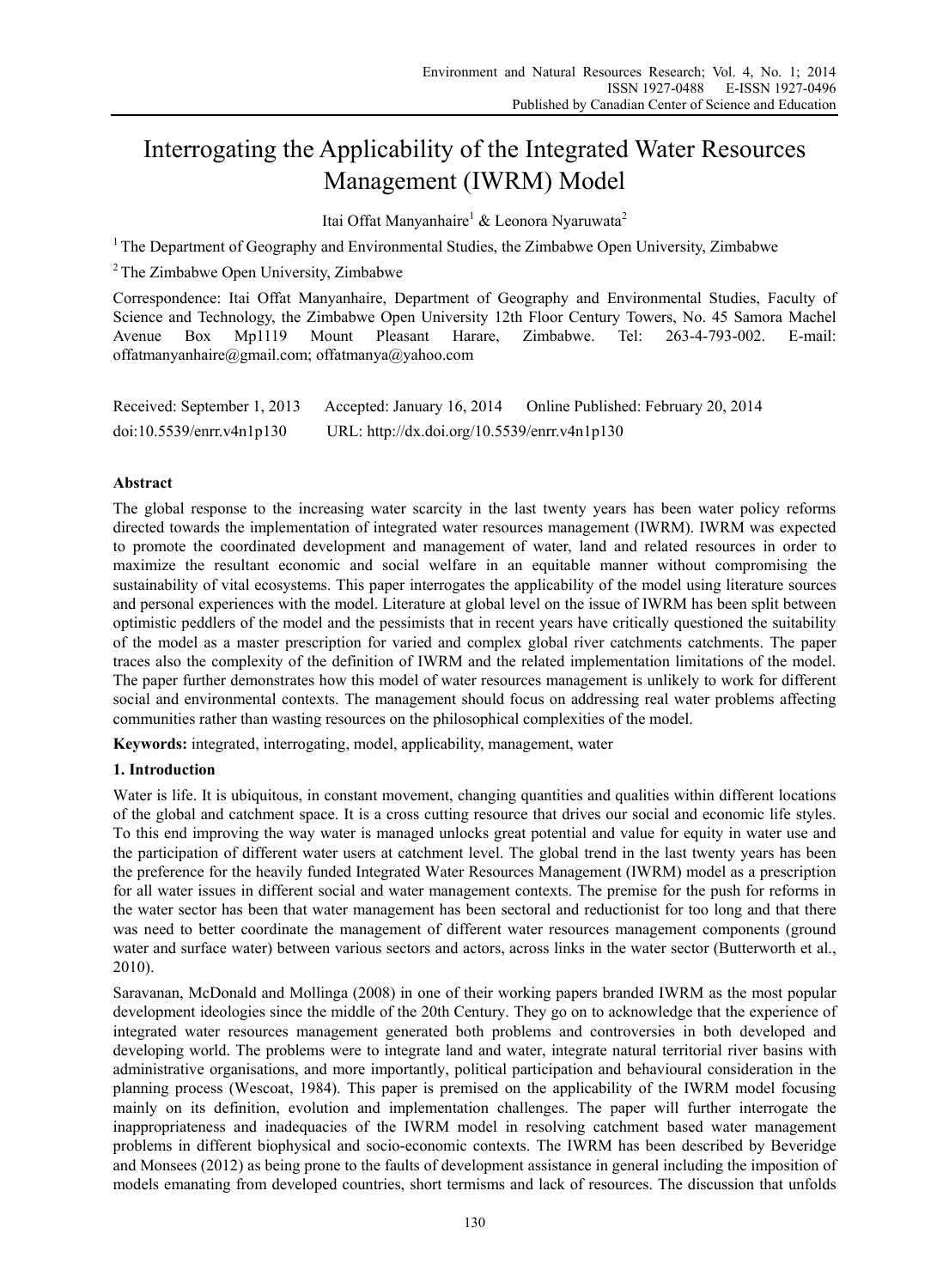on this uses an analysis of publications on water resources management, documents of the Global Water Partnership and personal experience with global movements in water resources management.

## **2. Defining Integrated Water Resources Management**

According to the Global Water Partnership (GWP, 2000) IWRM is "*a process which promotes the coordinated development and management of water, land and related resources in order to maximise the resultant economic and social welfare in an equitable manner without compromising the sustainability of vital ecosystems*".

Cardwell, Cole, Cartwright and Martin (2006) unpacked the definition of IWRM by first defining the words integrated, water, resources and management. This approach, from face value, is interesting and simplifies the complex model. However, in reality, this approach extends the confusion surrounding the theory and practice of the model. According to their argument integration means the unification of the various components that make up a water system through management and attainment of set objectives. Management is a complex social process that functions through set institutions, related social networks and a web of physical aspects within the catchment of concern (Bandaragoda, 2005). Similarly in the human system, integration is required between demand and supply, across various water use sectors, among various stakeholders and in numerous socioeconomic considerations (Bandaragoda, 2002). The definition defies precision given the broad physical and human attributes that must be integrated.

To further clarify the concept it is important to review the various types of definitions as they are used in different contexts and to analyse the constitution of the word definition. According to Copi (1986) the five purposes of definitions are: to increase vocabulary, to eliminate ambiguity, to reduce vagueness, to explain theoretically and to influence attitudes. The definition of IWRM uses a complex system of words. Complex systems have roots in the complexity theory (Gill, 1993). It is a process in which action and information affect each other. A negative feedback relationship can cause a system to become stagnant and unable to adapt to suddenly changing situations (Vennix, 1996). A positive feedback on the other hand, describes a chain of increasingly self reinforcing processes. This introduces uncertainty in the river catchment system. Complex systems imply that we cannot have perfect knowledge and therefore cannot calculate the performance of for example social systems in their complexity (Cilliers, 2005). Our knowledge of the complex water systems is therefore, spatially and temporally limited. Thus, we are incapacitated to make purely objective claims given the mosaic of uncertainties that make up the water management system at the catchment level. Strategic uncertainties arise due to the multiplicity of stakeholders that are involved in water management at catchment level.

The words like equitable and vital ecosystems in the context they are used here contrast the logic of removing ambiguity in the definition of IWRM. The definition can be described as essentially vague as the limits of the applicability of the IWRM model are illusive. The issue of equity may have complex social dimensions. For example in Zimbabwe legal access to water was through water rights given to those who had title to land (white community) whilst those who did not have titles (black peasants) did not have these rights unless they were given communal rights like irrigation schemes. Thus, water reforms were in part directed towards redressing these racially based equity issues. But this did not guarantee gender equity issues and access to water resources. There are so many borderline cases associated with words like coordinated development, land and related resources and vital ecosystems. The theoretical explanations of the definition do not provide scientifically adequate and useful characterization of the objects to which it is applied. The fifth characteristic best suits the characterization of the definition of integrated water resources management. It is a definition intended to change attitudes and approaches of water resources management. The definition is broad and all-encompassing but with little practical resonance on the present or on the future water management (Biswas, 2008). This type of criticism coming from the founding members of the model demonstrates the frustrations associated with the use of the model as a strategy to manage water resources. The key threads from the definition include; maximise, economic and social welfare, equitable, sustainability and vital ecosystems. These concepts need some clarifications before one can present its major characteristics. The challenge with 'maximise' has to do with choosing of the parameters to be maximised and using what methodology to select them (Biswas, 2008). This concept underplays the complexity of the issues involved in the space time changes of a particular catchment and in particular the mosaic of experts that should be involved.

The definition refers to equity in water resources management but this poses the greatest threat to water availability in its varying spatial changes at catchment level. How does the issue of equity take centre stage when the model is driven by water experts whose roots are found outside the realm of the indigenous technical knowledge framework of the catchments to be managed? Similarly, the use of the word sustainability in the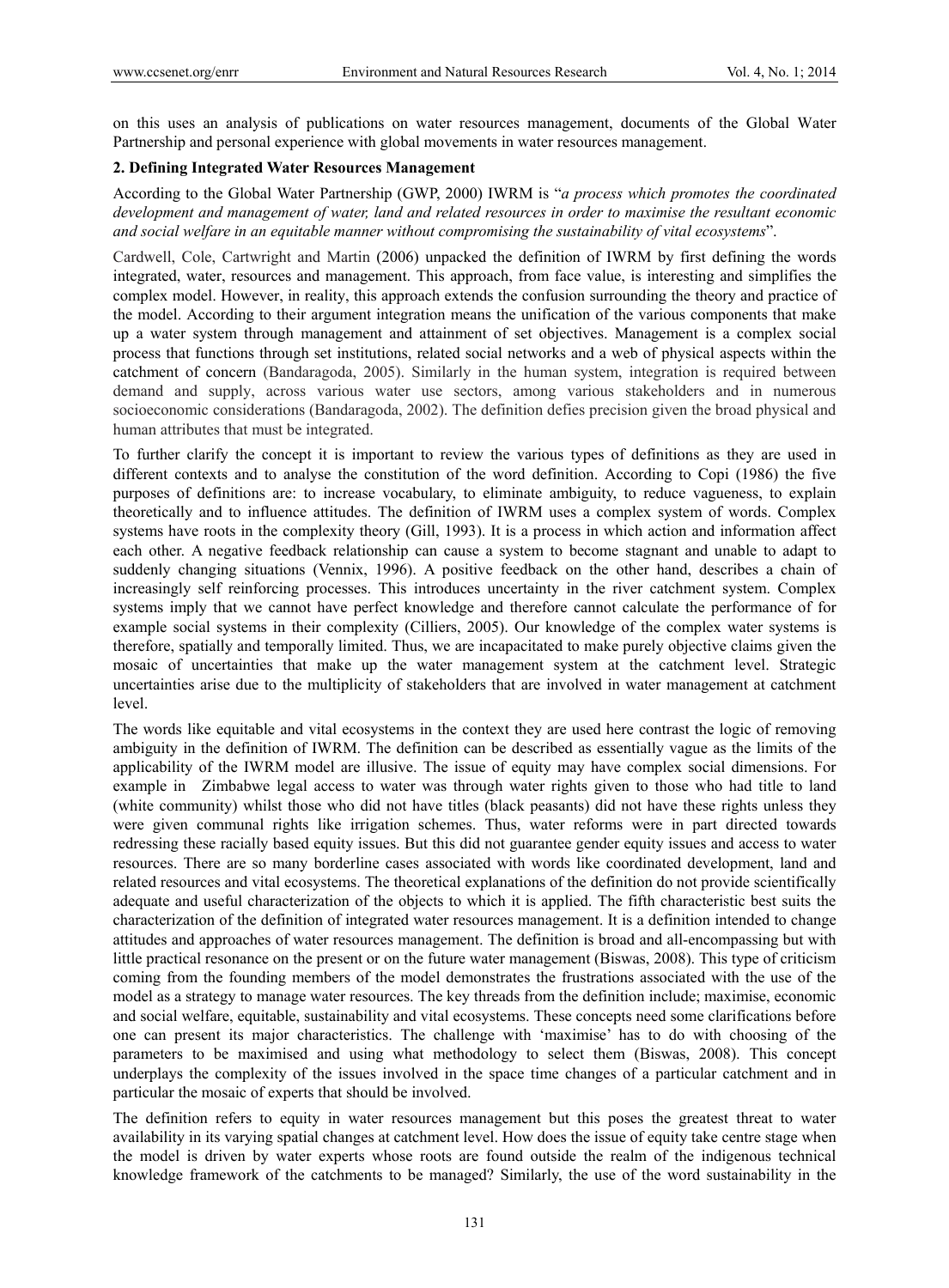definition presents challenges to water management. The concept of sustainability on its own is a rhetoric that confuses its protagonists. The definition is precisely a concoction of vague and confusing concepts which makes it difficult to interpret and to implement. Biswas (2008) alleges that its popularity has to do with its vagueness since people can continue to do what they had done before or are doing at present. The form of the phenomenon has changed but the content remains the same because perhaps the change drivers remain stuck in their old technical practices of water resources management. Morphological changes of a phenomenon are characteristically defining qualitative changes to the behaviours of the individuals in charge of the water resource management process. The definition is wordy and though it gives the impression of a complex system the management processes for such systems are often not well defined. The institutions to implement such a complex model are usually erroneously described as lacking capacity. Is this a game to divert from the real issues of water management? Why then committing resources to change water management without the full understanding of the issues at hand? Is it adequate to argue that old systems of water management have failed and thus we should embark on global scale water management reforms?

The definition also makes reference to vital ecosystem which prompts one to interrogate whether there are other systems that are not vital and how these can be classified? The concept of integration make it more complex and confusing as there are so many aspects of the river catchment that need to be integrated, the stakeholders and their various functions, the ecosystems, surface water, ground water, government agencies, legal and policy frameworks and many others. The list is endless and thus the model could be more problematic to define. Some of the limits of the concepts will be explained later on in the discussion. In the developing world the converts to this have been attracted more by money associated with researching in this area rather than the passion for water management. There is already an excess baggage of graduates trained in IWRM who are misplaced and have not found a home in the water fraternity. The current trend is to link the issue of climate change with IWRM in a more nauseating format as it attracts the efforts of specialists and the peddlers of the vulnerability and adaptation theories. Is IWRM controlling the threats of climate change? If not, why the euphoria about the issue of climate change and IWRM? Is this a way of seeking sympathy from those that have the money and channel it towards the poor communities of the south? But what is the source of this model that has standardized water management at the global scale? Merrey (2007) took a more radical position when he called for the priests of IWRM to abandon ship and come up with new approaches to water resources management. Whilst acknowledging it as the systems approach framework it was no longer a feasible approach to water management. Why would this attract controversies among the believers in the ecosystem approaches and its application to water management?

#### **3. The Evolution of the IWRM Model**

Since the emergency of environmental sustainability movement in the 1970s, and the holding of the first 1992 Earth Summit in Rio de Janeiro in Brazil, questions pertaining to water management have received considerable attention (Loris, 2008). Attaining sustainability in water resources management became a priority objective for the global water community and national governance though with limited knowledge of the best practice of water resources management. The IWRM model was preferred as the most appropriate framework for attaining sustainability in the water sector. In Asia particularly Nepal, India and Malaysia the model has been regarded as the panacea to water related problems (Mohile, 2005; Onta, 2005; Abdullah, 2005). Contrary, Jonch-Clausen (2004) and the Global water Partnerships (GWP, 2003) recognize that the IWRM framework should not be seen as a universal blueprint or perspective model and that it is evolutionary and always changing and cannot be a panacea for poverty reduction but can facilitate management of water resources and water services in ways that will help to reduce poverty. How then are we supposed to manage this evolutionary and illusive phenomenon? Despite the concerns on its applicability in the varying catchments most countries have implemented water policy reforms that incorporate the principles of IWRM. One may have to cautiously acknowledge that during the time immediately after the Rio Earth Summit in 1992 capital resources and intellectual force was driven towards attaining sustainable development as a major priority for economic and environmental planning. The role of water resources in this projected development is indisputable. Thus, the 'novel' IWRM model was to improve efficiency in water use, promote equity in access to water and to achieve sustainability (Butterworth, 2010). Is sustainable development achievable in a world of sharp contrasts in economic and socio-political contexts? A world where there are widening gaps between the rich and the poor countries. The availability of water in various regions of the world is part to the differentiation in spatial economic development. Water resources continue to be at the centre of global water related conflicts which are likely to escalate in the near and remote future. Given this realisation water resources management deserve a critical analysis and continual improvement of systems so that the illusive dream of sustainability in the water sector is attained.

It is imperative that one comments on the origin and evolution of the concept of integrated water resources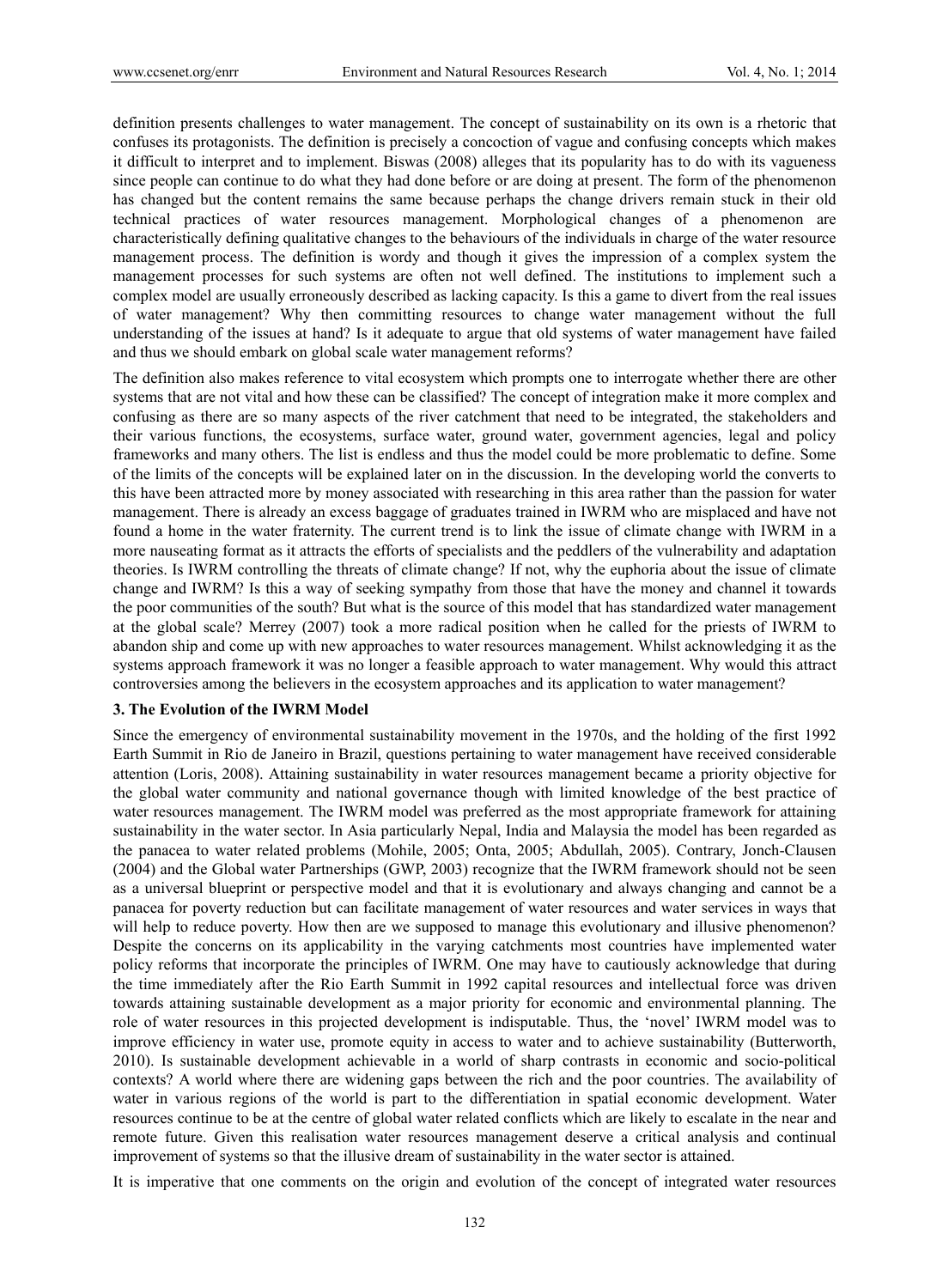management, its principles and practice at global level. However, caution must be exercised as the debate on its origin transcend generations, political and social contexts that it may require a full paper on its own. This paper only provides some highlights so that the discussion of the model is viewed in the perspective of current practices in water management. There is confusion in literature with regard to the origins and evolution of IWRM. Biswas (2008) views the approach as institutionalised and integrated over centuries whilst Swatuk (2002 ) thinks it emerged in the 1990s and has since then shaped water reforms, in among other regions Southern Africa. There is evidence in literature that this model started in the north with specific cases from the Tennessee Valley Authority in the United States of America (Tortajada, 2005) and in Valencia in Spain as early as the 10th century (Rahaman & Varis, 2005). IWRM became a dominant paradigm in the 1990s. Molle (2006) suggests that while in many respects it is "old wine in new bottles," there are important changes too: issues that had been seen as minor in the past became more prominent, for example, pollution, aquifer mining, and the need to involve stakeholders more actively. There are also arguments that link the birth of the model to Mal de Plata Conference of 1977 which set the platform for an internationally coordinated approach to IWRM. This international coordination of the management of water resources was strengthened by the Dublin Conference in 1992. The Dublin Conference (International Conference on Water and Environment, 1992) set out four guiding principles associated with water use, that, water is a finite and vulnerable resource; participatory approach is essential; the role of women is important; and water needs to be managed as an economic good. The Rio Conference (U.N. Conference on Environment and Development, 1992) and its Agenda 21 emphasised the focus on a number of water management programmes, the first of which was integrated water resources management. The Agenda 21 identified three key objectives for integrated water resources management: priority for satisfying basic human and ecosystem requirements, river basin as the basis for managing water resources, and preparation of national action and sustainable water use programmes by the year 2000.The question is then why adopting old styles of water management as current standard procedures?

Biswas (2008) further interrogates why an old concept suddenly became popular in the 1990s, to an extent that some people and institutions even considered it to be the 'holy grail of water management?' Two major reasons were advanced from this question. The first reason is the simplicity of the model in terms of its appeal to water professionals. IWRM gives hope to the notion of comprehensive and holistic approach in water resources management simplifying the complexity of the catchment as a water resource management unit. The second reason and the major driver of the model has been the availability of donor funds for research and training in water resources management. The prominence of such approaches hinges on the willingness of the donor community to support research in IWRM and the establishment of institutions that manage the process. The recycled model has thus, reached its peak basing on the donor capacity to keep the bandwagon rolling with little change in the practice of water allocation and management and it is dawning on water professionals that there is no visible progress. Water management is not an exception from the recycling of ideas occurring in other disciplines and sectors of the society. In this regard IWRM can be viewed as a postmodernism strategy that recognises that efficiency and effectiveness in water resources management can be attained through the use of a decentralised approach that puts human beings and the environment as key water users. It should be noted that social and economic developments have a central role in shaping thinking in the water sector like what happens in other spheres of life. Does phylosophising water management solve the problems of water scarcity and pollution?

The theory of liberalisation dominates scientific thinking in the post bipolar world through repackaging of old ideas that the modernists had earlier on regarded as backward and unworkable. Liberalisation refers to the removal of centralised controls of water resources management and makes its management more inclusive, broad based and participatory. It is assumed in this argument a participatory approach involves water users and their roles in decision making at catchment level. That is putting the intended users of water resources at the centre of water management and decision making. Earlier societies have often thrived on localised participation and decisions for the management of water and other resources though in what could be called rudimentary and primitive ways in the eyes of the protagonists modernisation. Modernisation, as assumed in this debate, entails the transition from a traditional society that is in essence an agrarian society to one that is based on trade and industry and characterised by diversity of opinions and centres of power. Why then advocating for a water management system that best identifies with localised administration of water resources? Community involvement in resource management has always been a characteristic feature of African communities. Arguably, the 'primitive societies' and their behaviours lived sustainably within their environments. It is time for those bankrolling the model and those avid believers of the model to ask questions of validity and applicability of the model. Why would practitioners abandon water management approaches that have worked for centuries and run on the IWRM gravy train? Perhaps old styles had become boring and mechanistic. Has the inevitable progressive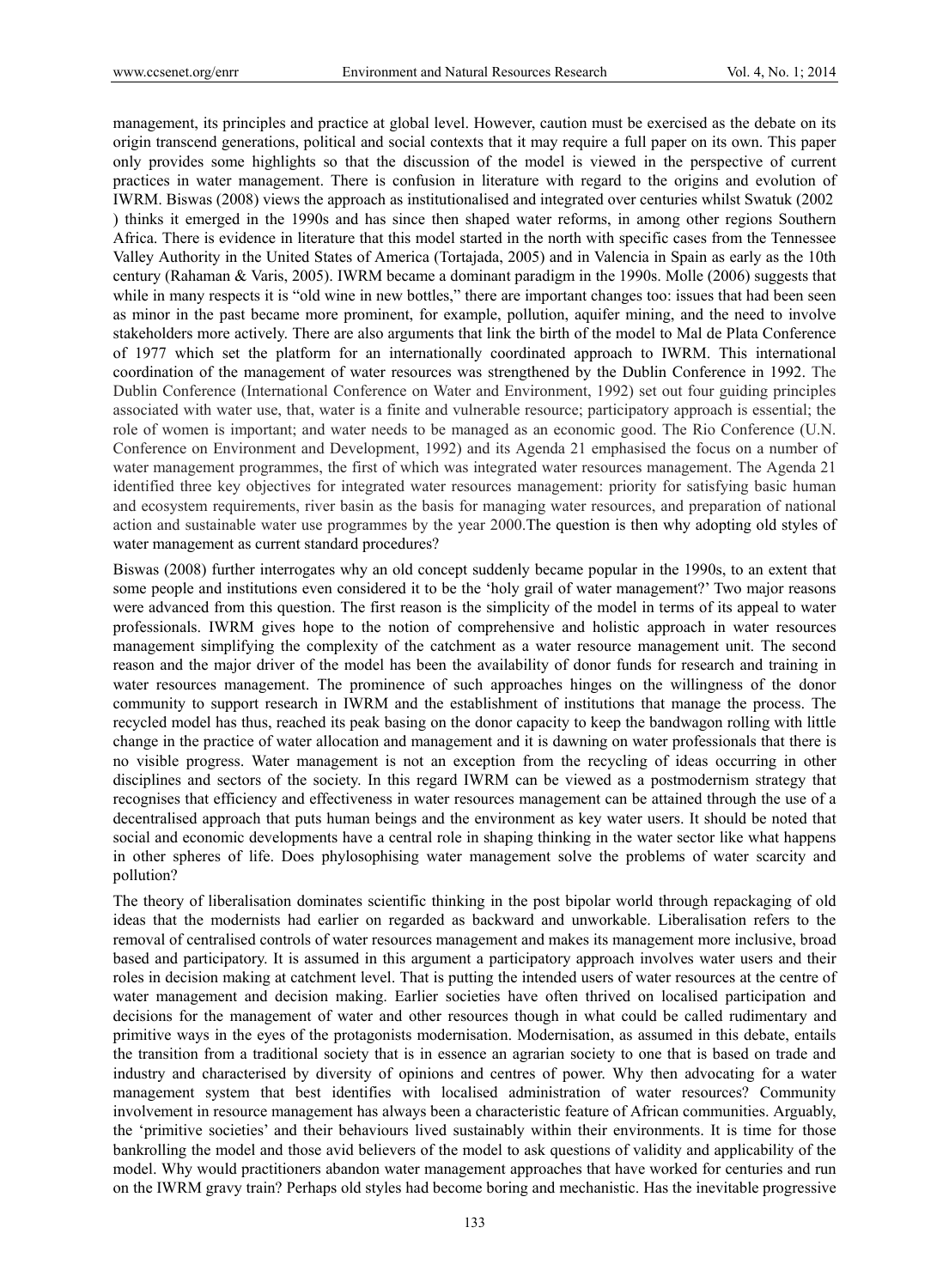decline in water availability in some regions pushed the so called water specialists to rethink about old styles of water management? Are legal reforms to accommodate IWRM a panacea to water problems in the world? The discussion on this line of thought would require a full interrogation and is not the subject of this paper.

The philosophy of IWRM currently drives water management thinking at global scale due mainly to the absence of a viable option within the context of sustainable development. A good example is the Zimbabwean water policy reforms where catchment and subcatchment councils replaced the centralised form of water management that was based on water rights. This master solution for all has attracted criticisms as frustration builds including among the revered protagonists of the philosophy like Biswas (2008). Clausen (2004), for example, argues that the approach should suit the country contexts and that there should not be one 'size fit all approach'. Is this feasible when the north is commanding the process and the south complying in an assumed beneficial partnership in water resources management? How applicable is this model in volatile political contexts? This will certainly deserve an international relations approach to discuss the meaning of these partnerships in the context of water management. The discussions in this paper revolve around the applicability of the approach through a meta-analysis of some of the rich record of literature that exists on IWRM. The debate emerging out of the seemingly increase of critical reviews of the model would require a long term comparative study of different water management contexts and its relevance to improving the management of water resources at local, national and global level. It is not within the scope of this paper to discuss all the issues pertaining to the use of the model but to give pointers towards the improvement of water management systems and to operate outside the box. The key question in the following subsection has to do with the paradox of implementing such a complex and confused model. It should be realized that naming this a model is not semantics but because it captures only the salient features of a complex river catchment. Elsewhere in literature it is named a strategy, a management system and so forth. However, a model remains a model and it can never be the perfect reality.

### **4. What Are the Principles of Integrated Water Resources Management?**

There is a tendency in literature to argue that the principles explained below have their roots in the Dublin International Conference on Water and the Environment (1992). These familiar and virtually universally recognised principles are:

• *Freshwater is a finite and vulnerable resource, essential to sustain life, development and the environment.* 

• *Water development and management should be based on a participatory approach, involving users, planners and policy makers at all levels.* 

- *Women play a central role in the provision, management and safeguarding of water.*
- *Water has an economic value in all its competing uses and should be recognised as an economic good.*

These are some of the critical principles buttressing the IWRM model and in themselves complex and difficult to achieve in countries of the South where the institutions have no capacity and are poorly organised. A great part of the resources are spent on institutional reforms at the expense of actual mitigation and adaption to climate change. To better understand these principles and the paradox of IWRM it is important to examine some of their implications. It is important to recognise that water is finite and vulnerable. The spatial variations of river catchments at the local and international scales make water resources susceptible to environmental changes and a limiting factor to development. In view of this principle one is prompted to question the applicability of the principle in contexts where the water resource stock is continuously declining. It is not adequate to recognise the vulnerability of the resource to human induced environmental changes but to limit the degradation of the resource itself. With the rate of development and the levels of greediness at the global scale the deterioration of water quality remains a thorny in the flesh for the global community.

The second principle advocates for a participatory approach to water resources management. While the issue of participation has been recognised as being at the core of IWRM a common criticism has been its lack of people centeredness (Butterworth et al., 2010). The lack of concern for the people, especially the poor and marginalised (Merrey et al., 2005) is a recurring gripe against the concept (Butterworth et al., 2010). In essence participation in water resources management has largely been treated as a formality and dominated by local politicians rather than it being a real inclusive process driven from the bottom. That is stakeholder participation in water resources management has not promoted sustainability in the use of the resource as decision making continues to be driven through old styles and habits. One would hasten to ask, who are the stakeholders? What are their roles in the management of water resources? Is the involvement of stakeholders in water resources management adequate to achieve sustainability? What is the rationale for the involvement of stakeholders in water resources management when the resource continues to dwindle in stocks and environmental conditions are changing rapidly? The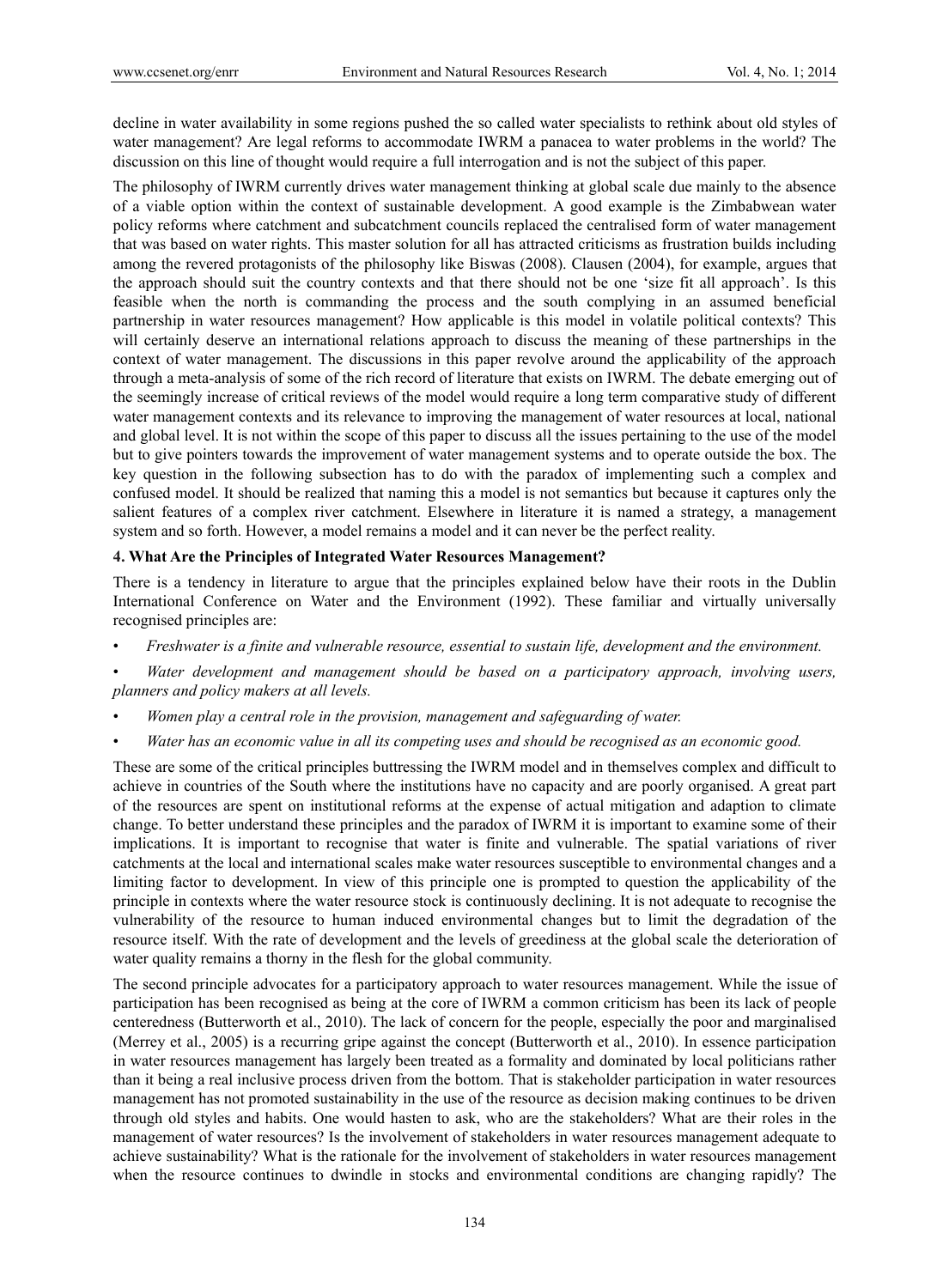human population continues to increase and so are the associated water consumption levels.

The third principle makes reference to the issue of the centrality of women in water resources management. Perhaps other schools of thought advocate for a gender sensitive type of principle that should capture issues of gender mainstreaming in water resources management. It is, in essence, more of recognition of the idea that upholds the critical position of women within a water management framework. How far have the various states that have adopted the IWRM model gone towards attaining gender sensitive water management protocols? Does the composition of the institutions established to manage IWRM reflect the implementation of this principle? In deed women are central to water resources management but does that make water management sustainable?

The fourth principle makes reference to the economic value of water. This is in contrast to the social value of the resource. Water is generally believed to be a free resource that every human being must have access to without economic restrictions imposed on it. It is a natural gift from God. Recognition of the economic value of water confirms the centrality of the user pays principle as applied to natural resources management. However, not all citizens have the capacity to pay for the value of water particularly in the urban settings of the developing world. Does the recognition of the economic value of water help in attaining sustainability in water resources management? If so, why is water stock declining, creating spaces of critical water shortages? In view of the complexity of issues to be understood when applying IWRM model authors like Cardwell et al. (2005) propose that integration takes place along at least four axes. That is, spatial integration, objective integration, institutional integration, and temporal integration.

This framework provides the impetus for further interrogation of the model and its application. The spatial integration axis whilst geographically interesting does not provide the entire compelx network of issues to be integrated within this scope as nature in itself is dynamic and ever-changing. The human component has gaps in knowledge with regard to physical attributes of the catchment that control the availability of surface and groundwater flows. Reference to objective integration of the physical and human aspects of a catchment is on its on a mammoth task to achieve since there are so many human related activities to be integrated in circumstances where the drivers of IWRM have limited knowledge of the content and application of the model. Institutions, particularly in the African context, are weak and easily manipulated by the politicians. This will make sustainability in water resources management a futile exercise. The temporal axis as explained by Cardwell et al. (2005) recognises the dynamic nature of the issues to be dealt with at the catchment level. Circumstances are changing faster than the created institutions can cope. How then can we achieve sustainability in water resources management? Is the adoption and irrational application of the IWRM model a workable approach?

#### **5. How Do We Implement IWRM?**

The IWRM framework proposes a holistic approach that encompasses the spatial, social, participatory, administrative, organisational and sustainability aspects of water. What has this 'new' water management paradigm done to the water sector? The next question should be how does this favoured model deals with the issue of water scarcity in the world where the climate is changing and water utilisation increasing? How does the introduction of a more cumbersome water management strategy deals with the issue of climate change and its impact on rainfall quantities? These questions are difficult to answer in the context of IWRM since this is a learning process where water practitioners continue to encounter problems. This subsection discusses the implementation framework for IWRM. As the Global Water Partnership puts it:

"*IWRM is a challenge to conventional practices, attitudes and professional certainties. It confronts entrenched sectoral interests and requires that the water resource is managed holistically for the benefit of all. No one pretends that meeting the IWRM challenge will be easy but it is vital that a start is made now to avert the burgeoning crisis.*"

The implementation framework for IWRM is as illustrated in Figure 1 below: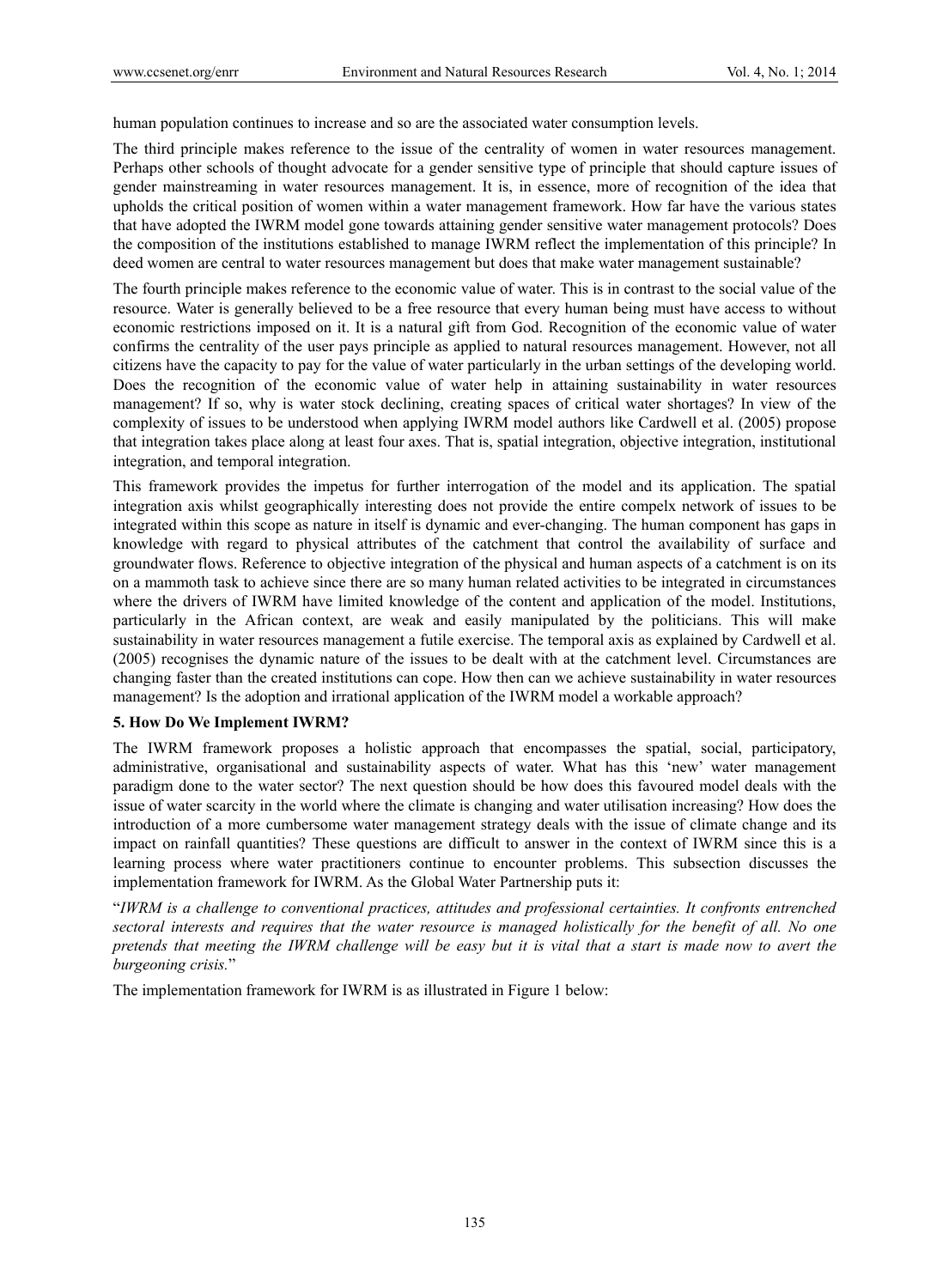

Figure 1. The three pillars of IWRM. Source: Jonch-Clausen (2004)

IWRM entail an amalgam of issues that are difficult to resolve in the short to long-term. Unfortunately, while much lip service has been given to this concept in recent years most of the published works on the subject are somewhat general or a continuum of earlier "Business as usual" approaches with trendier label of IWRM (Biswas, 2008). If this concept is to work at local and international levels water managers and professionals have to address complex real life puzzles in water management. Failure to address these complex issues will see the concept fading thrown into the dustbin of history with no vivid footprints.

Attempts to reform the legal and policy frameworks for water resources management in different regions of the world has been described as costly and time consuming by Butterworth et al. (2010). Catchment agencies are struggling to establish legitimacy in view of limited capacities. Lankford and Hepworth (2010) contrasted the level of capacities in Tanzania with those in the United kingdom and question why the approach is more or less the same in each country. Many authors attest to the fact that IWRM has been implemented as a relatively standard package (Butterworth et al., 2010; Shah & van Koppen, 2006; Warner et al., 2009; Biswas, 2008). Mollinga (2006) described IWRM as a concept in search of a constituency as it is not locally rooted. Each management strategy adopted enforces among the users determined types of social relationships in relation to water utilisation with impacts that may hinder implementation of water policy. Perhaps the problems of water management are hinged on a clear understanding of how the social networks within catchments influence on the effective implementation of water policy. Human beings relate to the environment in various forms whose bearing is manifested in deferent signals that seem to elude the water managers. The nature of water resources research has been such that the focus is on what had already transpired and the current scenario. While this is important for water use and management forecast the approaches used tend to limit themselves to quantitative techniques with limited exploration of the social and policy perspectives to the issues. In pursuance of such approaches, management strategies have shifted from purely technical approaches in the past where the trained water professionals had the major say in water planning and decision making with limited inclusion of the water users at catchment level to the integrated water resources management.

In trying to address the issue of water reforms in Southern Africa for example the premise has been that sectoral water approaches have failed and they needed an overhaul since the resource was depleting fast whilst water related conflicts were increasing (Latham, 2002). Thus, an examination of the governance of water resources is worthwhile, as there is a water governance crisis in the world (Global Water Partnership, 2000). Literature on governance of natural resources that fall into the category of multiple use common pool resources, such as water, has highlighted the criticalness of putting in place clear governance structures and mechanisms in relation to the utilisation of the resource. Perhaps the most important issue to emerge from the debate by stakeholders over the last several years was the need to move away from a rigid and centralised system of water allocation by government to one where users have greater control over water and its management. The process has been driven by the perception that greater equity in access to and development of water resources was not only desirable but also necessary in the national interest.

In the process of correcting historical imbalances IWRM has generated new dimensions in water problems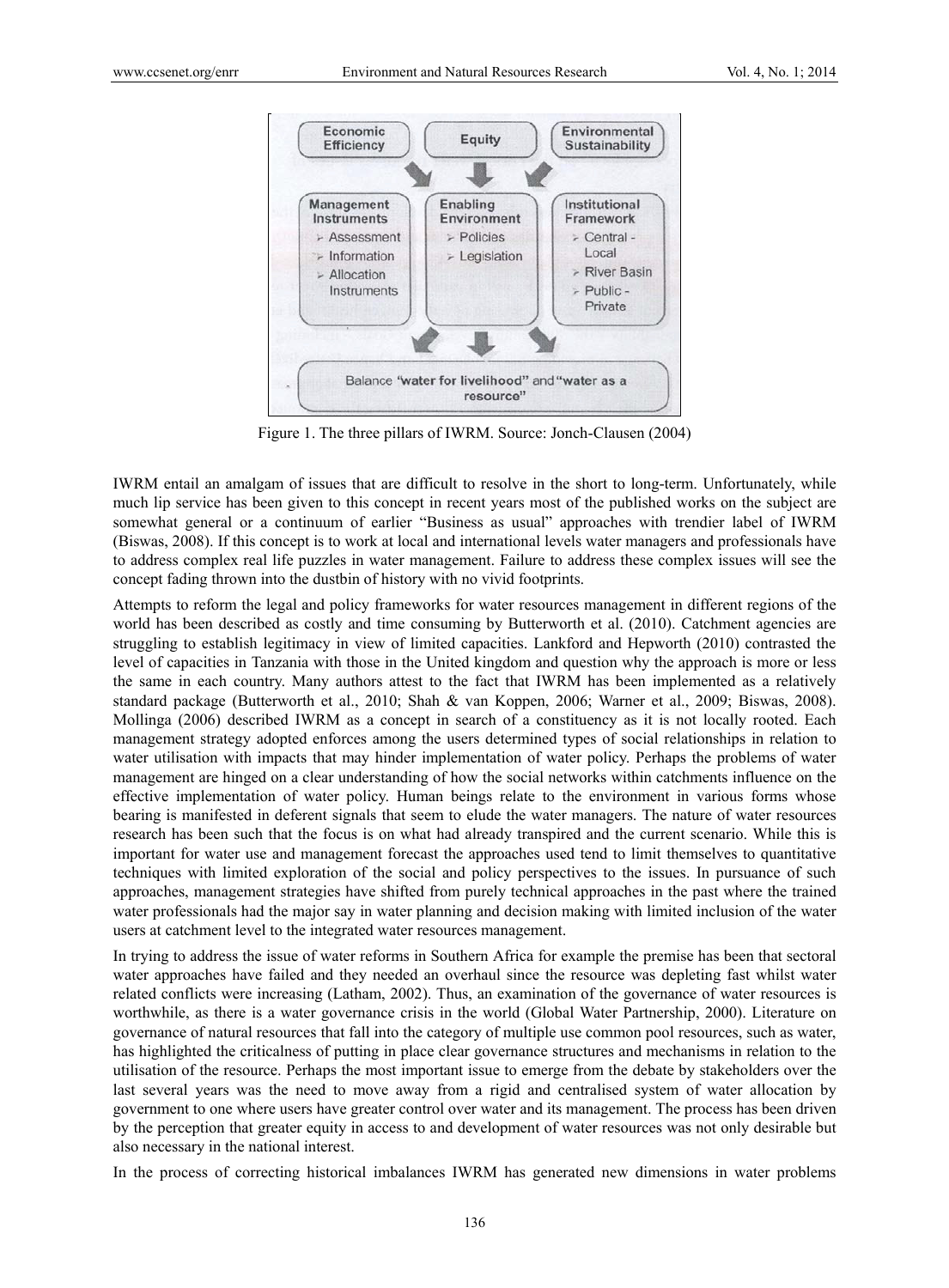including issues of access to the resource, local participation in water resources planning and allocation, the issue of gender equality with reference to water and the environmental requirements of the water resource, the socio-economic value of water and above all the scarcity of water in the global scale due to the influence of climate change and increasing and competing demands for water. Whilst, conventional water resources management in most countries used the water rights system attached to land ownership the recent water sector reforms have favoured an integrated water resources management approach as the major driver for attaining sustainability in the water sector. In this regard the water sector reforms in Southern Africa and other parts of the world have been influenced by the IWRM approach as the most ideal in resolving issues of water allocation, planning and availability. This paper interrogates some of these water sector reforms and how these have changed the practice and relationships in water management.

With growing population and limited water resources, there is an increasing need worldwide to manage water resources better. This is especially true when all or nearly all water resources in a basin are allocated to various users. To this regard policy decisions are usually made to improve the management of water resources particularly so to resolve situations of scarcity. The concept of IWRM though proved to be a recycled (Biswas, 2008) one became the most popular with international donors and thus, policy transformations that took place in the 1990s were influenced by this type of thinking. The IWRM paradigm was expected to fulfill the demand for environmental sustainability which is equally complex and vague in definition and practice. It is important to take note of the close association between sustainable development and the goals of IWRM.

The sustainability agenda has reinvigorated attempts to better manage the water environment through appropriate policy making and integrated planning strategies (Loris, 2008). The meaning of sustainable water management has changed from simply meeting quantitative water demands to concerns about water quality and to the integration of spatial and temporal scales of multidimensional water issues. The translation of sustainability principles from theory to practice of water resources management has often been contentious and essentially inconclusive business particularly because of the difficulties in breaking the link between economic growth and water demand and the reluctance to incorporate issues of fairness and community involvement into decision making process (Syme & Nacarrow, 2006).

The water policy reforms in Zimbabwe like the rest of the world were premised on the use of hydrological boundaries in water resources management, decentralisation of water management, stakeholder participation and the treatment of water as an economic good (GWP, 2000; Mtisi, 2011). These essential principles of IWRM were crafted into the new laws with the anticipation to redress colonial injustices in the water sector (Matinenga,1999; Bolding et al., 1998) and at the same time to embrace the global discourse of IWRM which was actively promoted in Southern Africa by the GWP (Mtisi, 2011). The literature, preceding the year 2000, profusely argued for the adoption of the IWRM model as a means to achieve sustainability in complex catchment systems. Inception assessments for the IWRM were for the paradigm with little regard for the complexity and uniqueness of the different hydrological zones in the country and how this would impact on sustainability in water resources management. The appropriateness of adopting such a nebulous concept in different socio-economic contexts remains a mystery and the resultant impacts of the reforms raise a number of queries with regard to the impact of these policy reforms. The 1998 Water Act, in Zimbabwe for example, was promulgated to improve equity in access to water and the sustainable management of the resource. However, contrary to expectations, the success of IWRM model has received limited examination. The following subsection discusses some of the ,limitations of the IWRM model.

#### **6. The Limits of IWRM**

Merrey (2007) provides a candid description of what the IWRM "dogma" can do and what it cannot do. To summarize the argument so far: as a systems framework for explaining and researching the interconnectedness of people, ecosystems, hydrology, and the like in a river basin, IWRM is a very useful broad and fuzzy intellectual tool. As a framework for educating professionals and laypersons it is also very useful. IWRM is also a useful way of creating a community of professional researchers and practitioners who have a set of shared values (van der Zaag, 2005). But many people also perceive IWRM as an important guide or blueprint for implementation in developing countries. However, there is a growing critical literature questioning this faith in IWRM. The implementation of the model has social, economic, biophysical and political challenges. The social aspects of a river basin have not been fully conceptualised as these are overshadowed by the technocratic type of thinking that continue to dominate water resources management. Each river basin has a social context that needs clear understanding and how this can be exploited to improve water resources management. Water is a basic human right and as such must be managed in a coordinated manner with shared responsibilities towards the development of new water sources and its allocation within a catchment. Whilst there is much agitation towards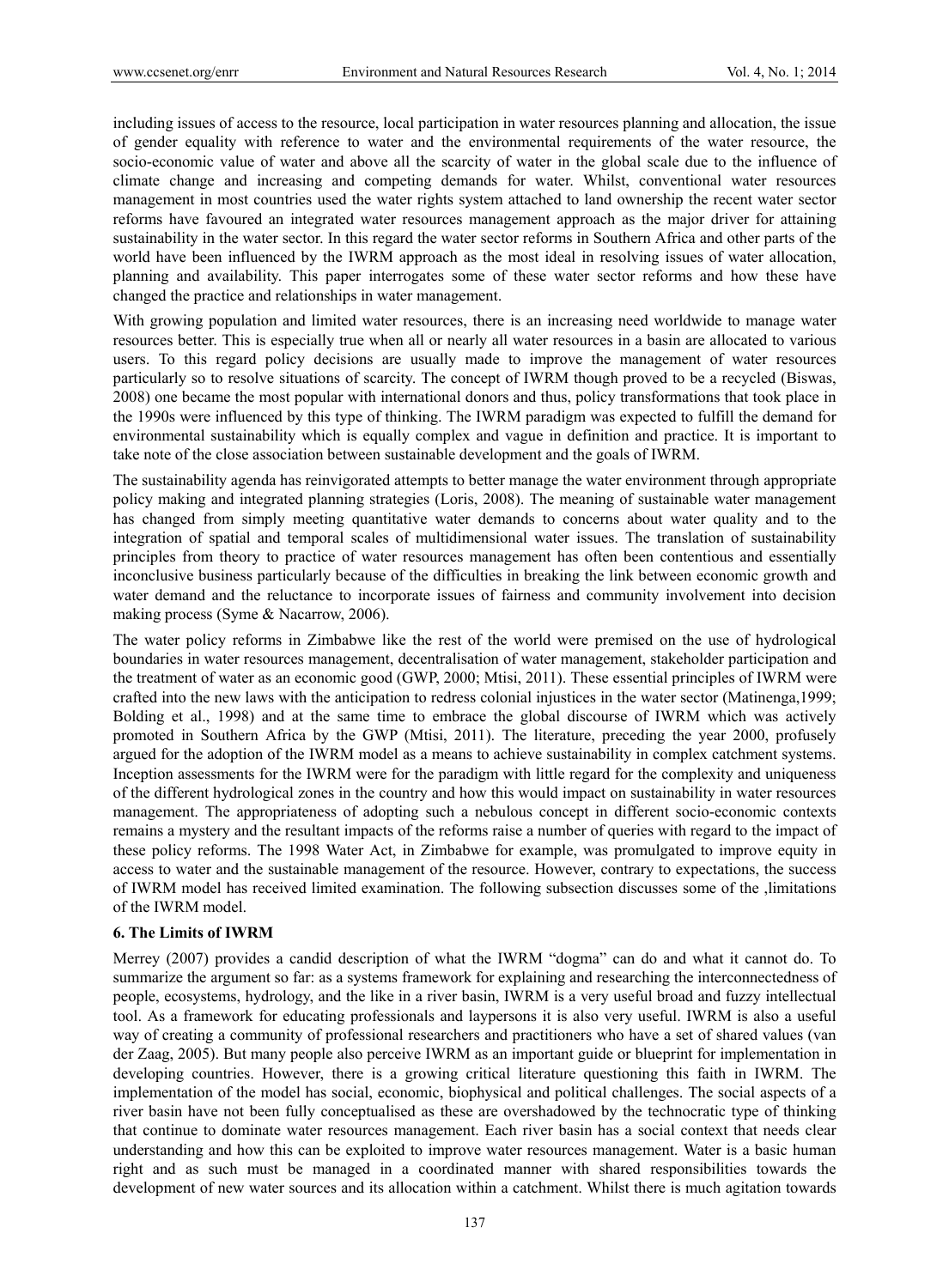the adoption of IWRM and in particular to increase the participation of water users, people continue to be irresponsible with the environmental aspects of water management. Loris (2008) notes the skepticism particularly in developing countries regarding the impact of IWRM on the social and economic demands and lasting environmental degradation (Swatuk, 2005). Legal transformation in itself is not adequate to address issues of equity and social responsibility in water management. It should be remembered that all the legal changes have been based on the principles of IWRM. It amounts to legalising controversy under the guise of sustainable water resources management. Little attention has been given to operational problems and political disputes on the ground. How do you separate the issue of water management from political rhetoric? Politicians are known to take advantage of water projects to gunner support from their constituencies.

The environmental benefits are hinged on the use of the ecosystem approach in water resources management. However, the representation of the ecosystem within catchment councils is not feasible although there has been reference to environmental flow requirements when considering water utilisation. It remains to be seen how water users at the catchment level recognise the importance of environmental flows. The agricultural sector continues to be a major user of water and source of non-point pollution. The disruption of the allocation of water resources to this sector has profound consequences on agro-economies. However, such allocation must be integrative and inclusive when making decisions for water allocation. Similarly with regard to water supply and sanitation the issue of water security should be central if water poverty levels are to be addressed. It is hypothesised that at the local level improved integration of water resource management could lead to greatly reduced costs of providing domestic water services. The details of the limitations and the proposed way forward are summarized by Butterworth et al. (2010). These authors, whilst they recognise the limitations of the IWRM model they seem to believe that there is a better way of implementing the confusing model at a local level. They believe, it appears, in a more pragmatic approach to the implementation of the model.

## **7. Conclusions and Policy Implications**

The IWRM model has been adopted as the standard for water management in the last twenty years. It has been argued for and assumed the most suitable approach that can help nations to attain sustainability in water resources management and this has been heavily funded and marketed. IWRM adopts the ecosystems approach to water management and provides a viable framework for a holistic analysis and management of water resources at river catchment level. However, the model has been viewed as having epistemological problems regarding its meaning and interpretation. The key principles of the model recognises that water is finite, the need for participation of water users, gender balance and water as an economic good. These are equally complex and difficult to achieve in reality.

The key threads from the definition include; maximise, economic and social welfare, equitable, sustainability and vital ecosystems. These concepts need some clarifications before one can present its major characteristics. The challenge with "maximize" has to do with choosing of the parameters to be maximised and using what methodology to select them. This concept underplays the complexity of the issues involved in the space time changes of a particular catchment and in particular the mosaic of experts that should be involved. Economic and social welfare is grossly broad and constitute a complex in the practice of water management. It is about the human being and the wave of activities that support life. The theoretical delimitations of such a network of issues are complex and difficult to conceptualise.

It has been argued in the discussion that its popularity has to do with its vagueness since people can continue to do what they had done before or are doing at present. The form of the phenomenon has changed but the content remains the same because perhaps the change drivers remain stuck in their old technical practices of water resources management.

The finite and vulnerable nature of water leads to competing demands and conflicts among users and yet many still lack access to adequate water supply for basic needs. The resultant effect is one of demand outstripping supply and posing challenges to sustainable development a problem that confronted the sectoral approaches that preceded the IWRM model. The most compelling scenario with particular reference to urbanised catchments is the pressure exerted on the limited resource by a variety of characteristically hungry and irresponsible users that aim to satisfy their own water requirements at the expense of sharing the resource at basin level. The response to the increasing water scarcity has been water policy reforms through the implementation of integrated water resources management. The overall expectations from such water policy reforms are positive behavioural changes with reference to water utilisation. Little attention has been given in literature on the catchment as a unit of water management and a complex that represents an intersection of legal frameworks for other natural resources particularly the land.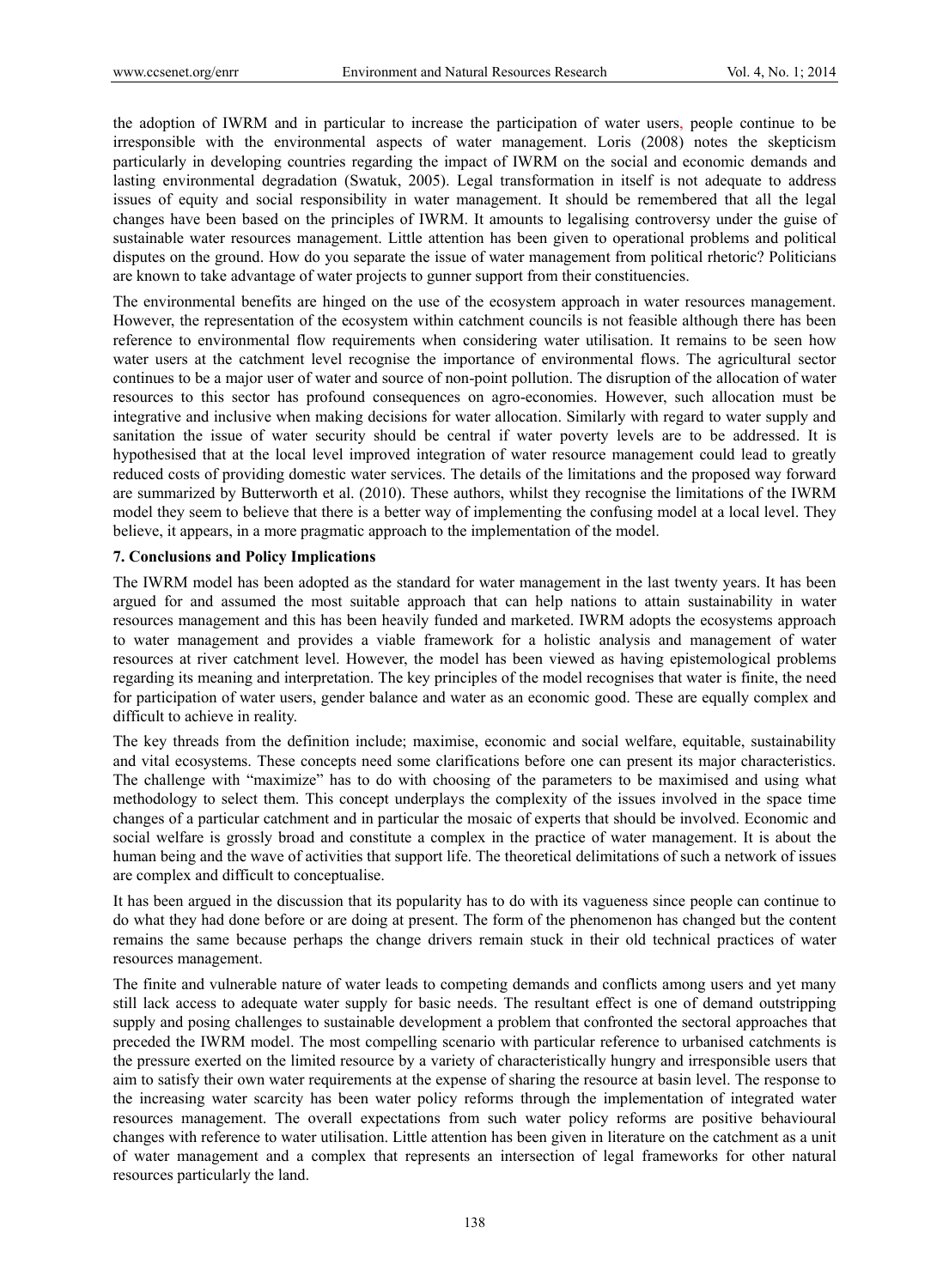Water conflicts have been the order of the day putting to test the applicability of the model of IWRM. This makes sustainable planning of water resources difficult since its availability from one catchment to the other is highly variable. Solutions to water problems depend not only on water availability, but also on many other factors, among which are prevailing socio-political conditions that dictate water planning, the biophysical conditions of the target catchments and level of environmental awareness among water users. Water problems are cross cutting issues that cannot be resolved by water professionals alone. They have become more complex and interconnected with social, economic, environmental and political issues at the local and global scales. In winding up this discussion let it be remembered that IWRM emerged as a noble model that negated the past characterized by sectoral approaches to water management but seems to have caused more confusion than expected. Meanwhile, we have to content with the model as this is the most fashionable water resources management model available.

#### **References**

- Abdullah, K. (2005). Institutional Set-Up for Integrated Management of the Klang river Basin, Malaysia. In A. K. Biswas, O. Varis & C. Tortajada (Eds.), *Integrated Water Resources Management in South and South East Asia* (pp. 178-205). Delhi: Oxford University Press.
- Bandaragoda, D. J. (2002). *Water land linkages: A relatively neglected issue in integrated water resources management*. Paper presented at the "SaciWATERs" workshop on "IWRM in South Asia: Global Theory, Emerging Practice and Local Needs" held in Colombo, Sri Lanka (20-22 December, 2002).
- Bandaragoda, D. J., Mukand, M. S., & Babel, S. (2010). Institutional Development for IWRM: an International Perspective. *International Journal of River Basin Management, 8*(3-4), 215-224. http://dx.doi.org/10.1080/15715124.2010.496707
- Biswas, A. K. (2008). Integrated water resources management: Is it working? *International Journal of Water Resources Development, 24*(1), 5-22. http://dx.doi.org/10.1080/07900620701871718
- Biswas, A. K. (2004). Integrated water resources management: a reassessment. *Water Int., 29*(2), 248-256. http://dx.doi.org/10.1080/02508060408691775
- Bolding, A., Manzungu, E., & van der Zaag, P. (1998). A realistic Approach to water Reform in Zimbabwe. In E. Manzungu & P. van der Zaag (Eds.), *Water for agriculture in Zimbabwe – Policy and management Options for the Small Holder Sector* (pp. 219-224). Harare, Zimbabwe: University Of Zimbabwe Publications.
- Butterworth, J., Warner, J., Moriarty, P., Smits, S., & Batchelor, C. (2010). Finding practical approaches to Integrated Water Resources Management. *Water Alternatives, 3*(1), 68-81.
- Cardwell, H. E., Cole, R. A., Cartwright, L. A., & Martin, L. A. (2006). Integrated Water Resources Management: Definitions and Conceptual Musings. *Journal of Contemporary Water Research and Education, 135*, 8-18. http://dx.doi.org/10.1111/j.1936-704X.2006.mp135001002.x
- Cilliers, P. (2005). Complexity, Deconstruction and Relativism. *Theory, Culture and Society* 2005 *(SAGE, London, Thousand Oaks and New Delhi), 22*(5), 255-267.
- Cleaver, F. (1999). Paradoxes of participation: Questioning participatory approaches to development. *Journal of International Development, 11*(4), 597-612. http://dx.doi.org/10.1002/(SICI)1099-1328(199906)11:4<597::AID-JID610>3.0.CO;2-Q
- Copi, M. (1986). *Introduction to Logic*. New York: MacMillan publishing co.
- Edmunds, D., & Wollenberg, E. (2001). A strategic approach to multistakeholder negotiations. *Development and change, 32*, 231-253. http://dx.doi.org/10.1111/1467-7660.00204
- Gill, A. R. (1993). *The Honeybee Pollination market as self organizing Emergent system*. Armidale, University of New England. PHD: 367.
- Global Water Partnership. (2000). Integrated Water Resources Management. Technical Background Paper No. 4. GWP Publishing. Retrieved from http://www.gwpforum.org/gwp/library/Tacno4.pdf
- Global Water Partnership. (2003). *GWP in Action*.
- Jonch-Clausen, T. (2004). *Integrated Water Resources Management (IWRM) and Water Efficiency Plans by 2005: Why, What and How?* Technical Committee Background Paper 10. Stockholm, Global Water Partnership.
- Lankford, B., & Hepworth, N. (2010). The cathedral and the bazaar: Monocentric and polycentric river basin management. *Water Alternatives, 3*(1).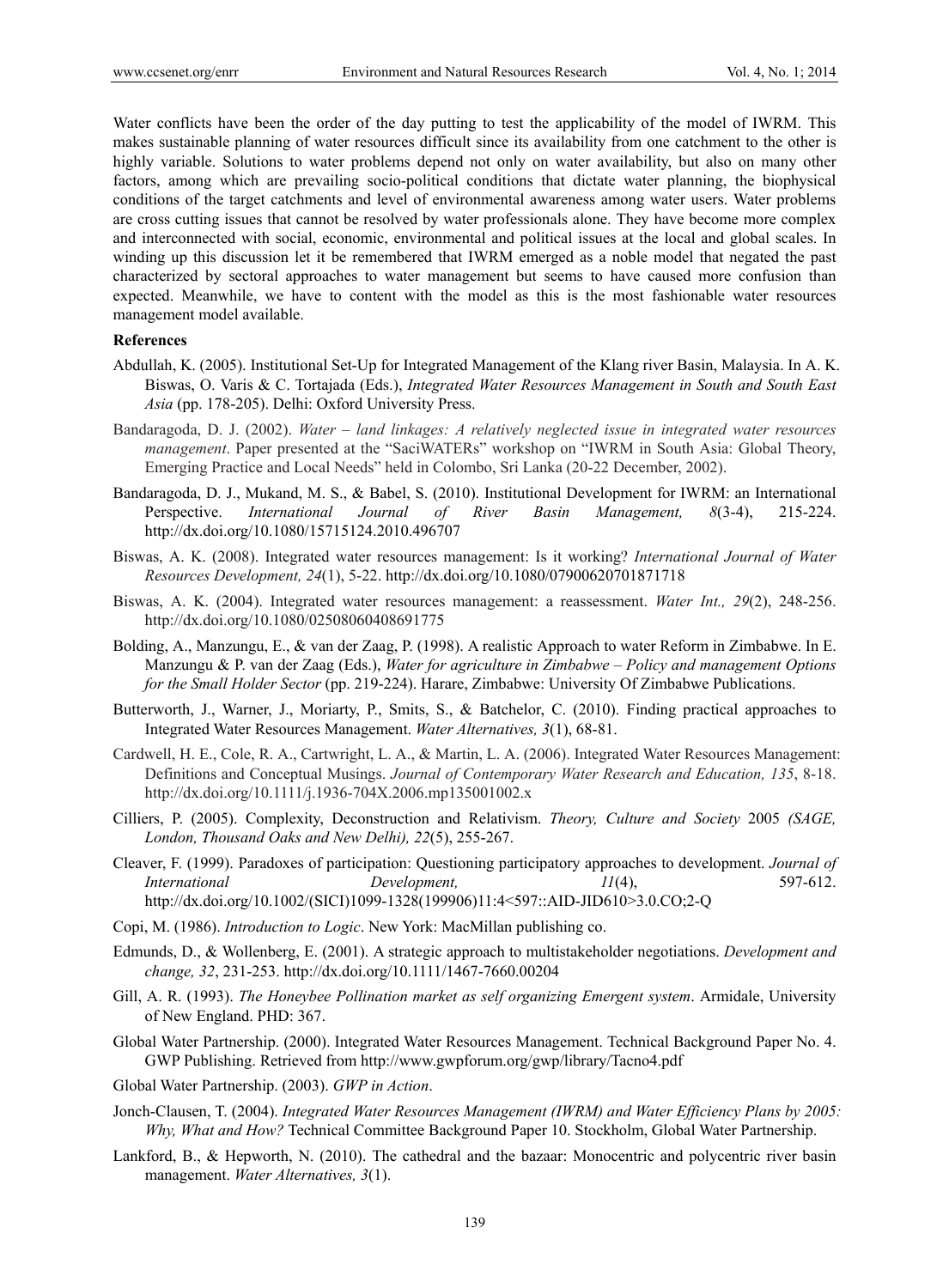- Latham, J. (2002). A review of the water reform process in Zimbabwe: The case of the Manyame Catchment Council. In E. Manzungu (Ed.), *The process and dynamics of catchment management in Zimbabwe* (pp. 21-43). Harare: Save Africa Publications.
- Loris, A. (2008). The Limits of integrated water resources management: a case study of Brazil's Paraiba do Sul River Basin. *Sustainability: Science, Practice, and Theory* (Volume 4, Issue 2). Retrieved from http://ejournal.nbli.org
- Matinenga, E. (1999). New Water Act for Zimbabwe? In E. Manzungu, A. Senjanje & P. van der Zaag (Eds.), *Water for agriculture in Zimbabwe –Policy and management Options for the Small Holder Sector* (pp. 219-224). Harare, Zimbabwe: University of Zimbabwe publications.
- Merrey, D. J. (2007). *Balancing Equity, Productivity and Sustainability in a Water-Scarce River Basin: The Case of the Olifants River Basin in South Africa*. Final Draft submitted to Comprehensive Assessment of Water Management in Agriculture and IWMI. Unpublished.
- Merrey, D. J., Drechsel, P., Penning de Vries, P., & Sally, H. (2005). Integrating "livelihoods" into integrated water resources management: Taking the integration paradigm to its logical next step for developing countries. *Regional and Environmental Change, 5*(4), 197-204. http://dx.doi.org/10.1007/s10113-004-0088-5
- Mohile, A. D. (2005). Integration in bits and parts: A case study for India. In A. K. Biswas, O. Varis & C. Tortajada (Eds.), *Integrated Water Resources Management in South and South East Asia* (pp. 39-66). New Delhi: Oxford University Press.
- Molle, F. (2006). Planning and Managing Water Resources at the River-Basin Level: Emergence and Evolution of a Concept. *Comprehensive Assessment of Water Management in Agriculture Research Report 16*. Colombo: IWMI.
- Mollinga, P. P. (2006). IWRM in South Asia: A concept looking for a constituency. In P. P. Mollinga, A. Dixit, & K. Athukorala (Eds.), *Integrated water resources management in South Asia. Global theory, emerging practice and local needs* (pp. 21-37). Water in South Asia Series No. 1. New Delhi: Sage.
- Mtisi, S. (2011). Water reforms during the crisis and beyond: Understanding policy and political challenges of reforming the water sector in Zimbabwe. *Working paper 33*. Overseas Development Institute. Retrieved form http://www.odi.org.uk
- Onta, R. I. (2005). Status of Integrated Water resources management in Nepal: an Overview. In A. K. Biswas, O. Varis & C. Tortajada (Eds.), *Status of Integrated Water Resources Management in South and South East Asia* (pp. 148-177). New Delhi: Oxford University Press.
- Placht, M. (2007). Integrated water resource management: Incorporating integration, equity, and efficiency to achieve sustainability. *International Development, Environment and Sustainability, 3*, 3. Retrieved from http://fletcher.tufts.edu/ierp/ideas/issue3.html
- Rahaman, M. M., & Varis, O. (2005). Integrated water Resources management: evolution, prospects and future challenges. *Sustainability: Science, Practice, and Policy, 1*, 1-8. Retrieved from http://ejournal.nbii.org
- Shah, T., & van Koppen, B. (2006). Is India ripe for integrated water resources management? Fitting water policy to national development context. *Economic and Political Weekly, 41*(31), 3413-3421.
- Swatuk, L. A. (2002). New Water Architecture in Southern Africa: Reflections on Current Trends in the Light of Rio +10. *International Affairs*, *58*, 1.
- Swatuk, L. A. (2005). Political challenges to implementing IWRM in Southern Africa. *Physics and Chemistry of the Earth, 30*(11-16), 872-880.
- Syme, G. J., & Nancarrow, B. E. (1999). Defining the components of fairness in the allocation of water to environmental and human uses. *Journal of Environmental Management, 57*(1), 51-70. http://dx.doi.org/10.1006/jema.1999.0282
- Tortajada, C. (2005). Institutions for Integrated Water Resources Management in Latin America: Lessons for Asia. In A. K. Biswas, O. Varis & C. Tortajada (Eds.), *Integrated Water Resources Management in South and South-East Asia* (pp. 297-318). Oxford: Oxford University Press.
- U. N. (1992). *Report on the International Conference on Water and the Environment*. Dublin, Ireland.
- Van Bueren, E. M., & Klijin, E. H. (2003). Dealing with wicked problems in Networks: Analyzing an